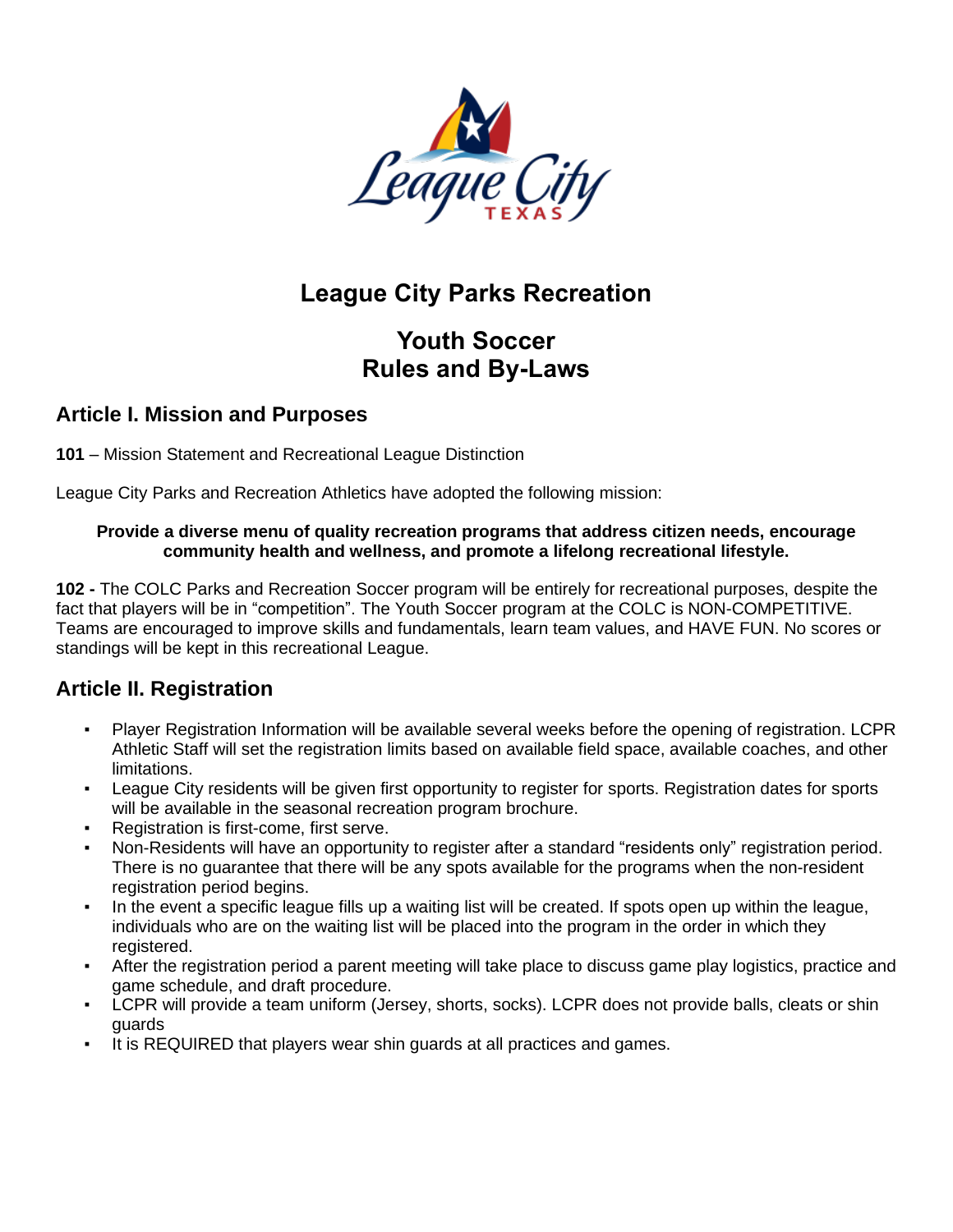#### **Article III. Player Draft**

- At the conclusion of the registration period and after a parent meeting, LCPR will hold a player draft for each age group. LCPR will conduct the draft in cooperation with the coaches.
- Returning coaches will be allowed to protect players that played for them in the previous season, provided the coach is coaching the same age group as the previous season and that the player is of sufficient age.
- The LCPR will pre-assign players to teams prior to draft only in the following circumstances
- 1. The player's parent or other family member is also a coach in the league.
- 2. Player played for the same coach, in a previous season if protected by the coach.
- 3. Other circumstances will be handled by LCPR staff on a case-by-case basis.
- Once pre-assignments of teams are complete, coaches will be randomly assigned draft positions. (NOTE: If coach has pre-assigned players from prior seasons, they will forfeit a corresponding number of picks in the draft… i.e. If you are returning three players from your team, you will forfeit three draft picks)
- Before the draft begins coaches will be given a complete roster of players who have registered for the league. The draft list will include corresponding roster notes for each player.
- Coaches will do their best to accommodate players and draft players based on their availability and other requests.
- At the conclusion of the draft, coaches may discuss amongst themselves the ability to trade players before finalizing their rosters. This is done to assist in getting coaches with players who can practice on certain days or to potentially accommodate other player requests. After this designated "trading" period, there will be no other trading of players without the approval and consultation of LCPR office.
- Once the draft process is complete, it is the responsibility of the coaches to contact the parents of their players no later than the Monday following their player draft. Coaches will inform the parents about their practice times and locations.
- ▪

## **Article IV. Coaching Guidelines**

- Coaches will be allotted one practice time from the LCPR If they would like to schedule additional practices that is at their discretion. Coaches will NOT be given a second practice time and location from LCPR.
- Coaches will be issued (if they choose) an equipment bag with the following: (2) TWO regulation soccer balls for their age division, (1) ONE Equipment Bag, (6) SIX low profile orange field cones. Coaches will be responsible for the equipment and must return it at the conclusion of the soccer season. If equipment is lost, stolen, or damaged (outside of normal wear and tear) the coaches will be expected to assist the LCPR in replacing the items.
- Coaches must bring their equipment bag to all games. A ball from one of the competing coaches will be used as the GAME BALL for all soccer matches.
- Coaches should encourage parents to purchase a regulation size ball for their respective age group so that all players will be able to practice with a ball.
- Coaches will be given a game calendar prior to the start of the season. LCPR reserves the right to change the game schedule and will provide the coaches promptly any revisions to the schedule
- Coaches will be respectful to all parents and league officials and parks and recreation staff. Feel free to address any questions or concerns to the LCRP office
- LCPR has a ZERO TOLERANCE policy in regards to the consumption of alcoholic beverages and the use of tobacco products.
- Profanity or any obscenities from the coaches, players and parents will not be tolerated.
- Coaches should remind parents that the soccer league at LCPR is a RECREATIONAL LEAGUE. They should encourage their kids to play hard, use good sportsmanship, learn the values of teamwork and cooperation and most importantly HAVE FUN!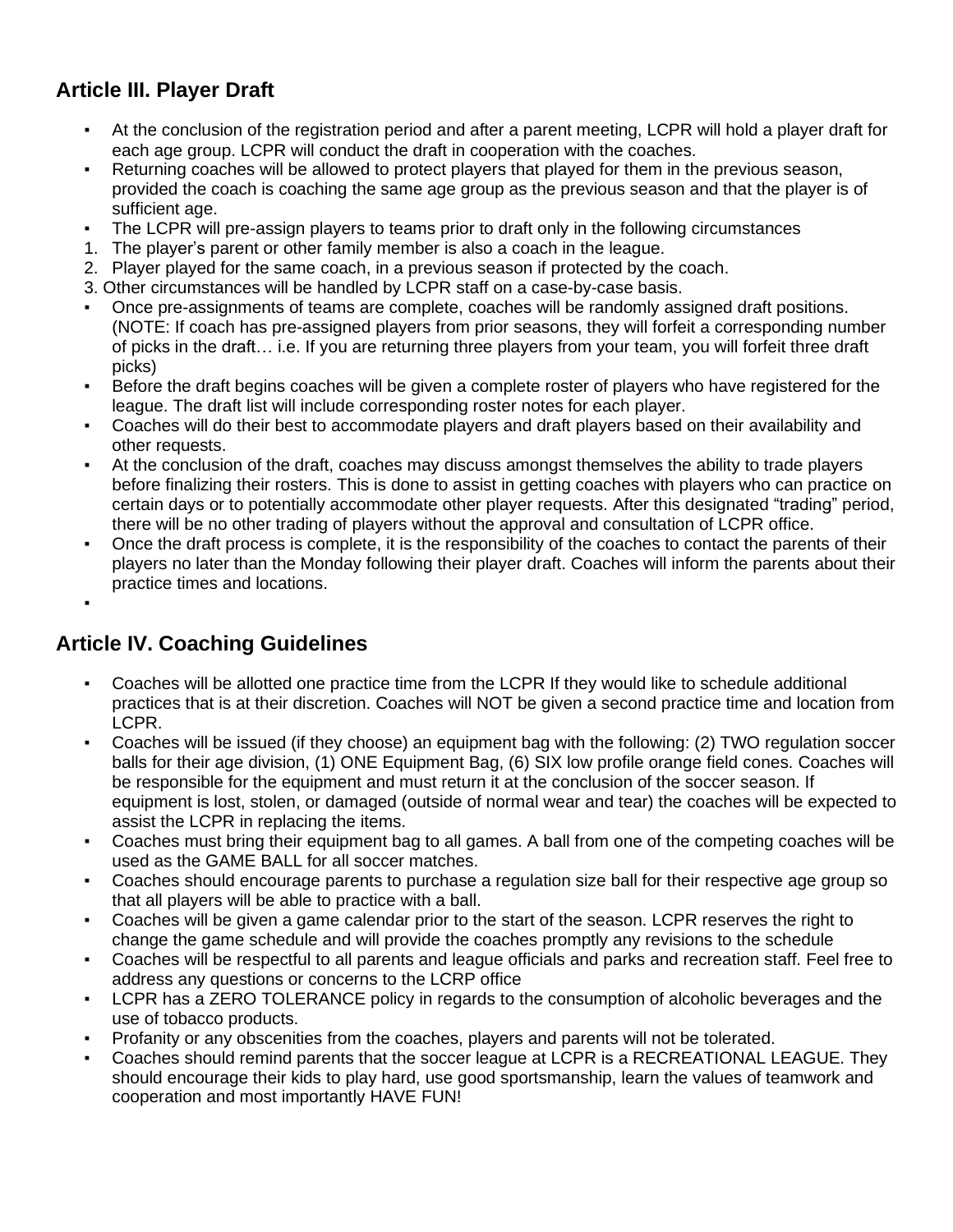## **Article V. 3U Soccer Game Logistics and Rules**

- BALL SIZE: The ball size for this league will be a size THREE (3) as recommended by US Youth Soccer.
- PLAYERS: 3U soccer will be played with FOUR (4) members of each team on the field at any one time. There will be NO goalkeepers (meaning NO players/coaches are inside the goal or guarding the goal area).
- TACKLES: Slide Tackles are NOT ALLOWED
- PLAYING TIME: Every player on a team MUST play at least ONE HALF of every game. Coaches are asked to fairly allocate playing time but are required to play every player at least one half of the entire game.
- MATCH DURATION: The match will be played with FOUR  $(4)$  SIX  $(6)$  Minute Quarters. There will be a TWO (2) minute break in-between quarters and FIVE (5) Minute halftime breaks. 33-minute total match duration. There is no stoppage time in this age group.
- OFFICIALS: Coaches will be the officials for U4 soccer.
- SUBSTITUTIONS: Substitutions will be allowed during any stoppage of game play. Coaches are encouraged to use the quarter breaks to manage player substitutions. For in-game substitutions, Coaches must request the substitution from the official/coach during a dead ball situation. On-the-fly substitutions will not be permitted.
- GOAL SIZE: Goals will be 4.5' X 9' in size. (No Goal Keepers)
- GOALS: Ball must be completely past goal line
- OFFSIDE: There is no offside in this age group
- FOULS/CARDS: Yellow and Red Cards will **not** be used in the 3U age group. For players that may need to be disciplined due to overly physical play, the official/coach will require the coach to make a substitution for the player. The player can re-enter the game after a cooling off period at the coach's discretion.
- FREE KICKS: Free Kicks are all DIRECT kicks.
- THROW IN: There will be no throw-ins at this age level. Players will kick the ball back into play as a free kick from a spot determined by referee. The "PASS-IN" will be a considered a direct free kick with opponents 4 yards away from the ball until it is in play/
- PENALTY KICKS: There will be NO penalty kicks allowed for this age group.
- GOAL KICKS: Goal Kicks will be taken approximately 5 yards in front of the goal line. Defenders must give a player at least five yards in which to kick
- CORNER KICKS: FIFA rule applies. Defender must be four feet away from ball.
- SCORE: While goals will be scored no final tally will be formally kept by the official, nor will any scores, wins, or losses be reported to the COLC Parks and Rec office.
- STANDINGS: There will be no standings kept as this is a RECREATIONAL LEAGUE
- POST GAME HAND SHAKE: At the conclusion of every game players will line up with their teams and shake hands with their opponents to promote good sportsmanship.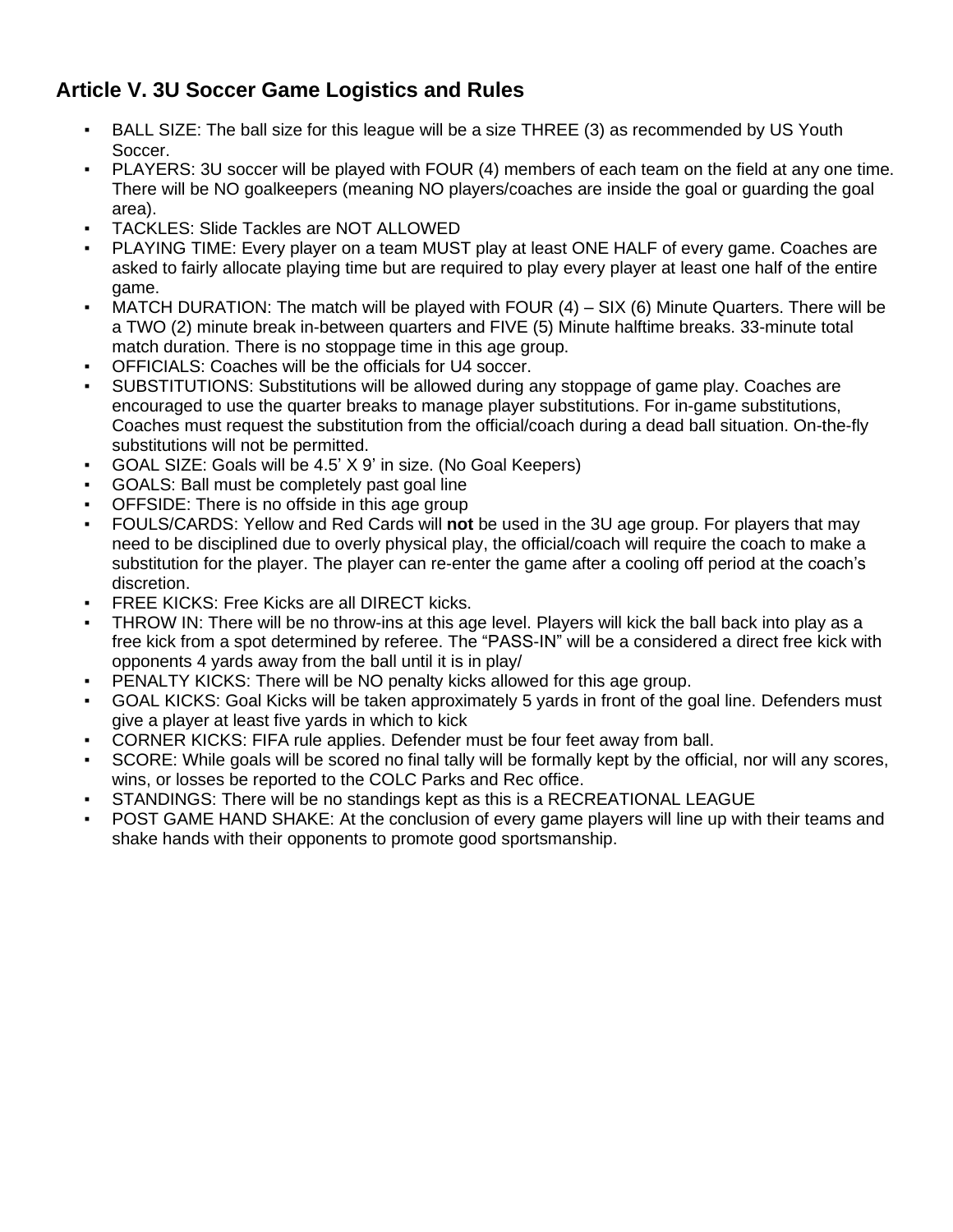## **Article V. 4U Soccer Game Logistics and Rules**

- BALL SIZE: The ball size for this league will be a size THREE (3) as recommended by US Youth Soccer.
- PLAYERS: 4U soccer will be played with FIVE (5) members of each team on the field at any one time. There will be NO goalkeepers (meaning NO players/coaches are inside the goal or guarding the goal area).
- TACKLES: Slide Tackles are NOT ALLOWED
- PLAYING TIME: Every player on a team MUST play at least ONE HALF of every game. Coaches are asked to fairly allocate playing time but are required to play every player at least one half of the entire game.
- MATCH DURATION: The match will be played with FOUR  $(4)$  SIX  $(6)$  Minute Quarters. There will be a TWO (2) minute break in-between quarters and FIVE (5) Minute halftime breaks. 33-minute total match duration. There is no stoppage time in this age group.
- OFFICIALS: Coaches will be the officials for U4 soccer.
- SUBSTITUTIONS: Substitutions will be allowed during any stoppage of game play. Coaches are encouraged to use the quarter breaks to manage player substitutions. For in-game substitutions, Coaches must request the substitution from the official/coach during a dead ball situation. On-the-fly substitutions will not be permitted.
- GOAL SIZE: Goals will be 4.5' X 9' in size. (No Goal Keepers)
- GOALS: Ball must be completely past goal line
- OFFSIDE: There is no offside in this age group
- FOULS/CARDS: Yellow and Red Cards will **not** be used in the 4U age group. For players that may need to be disciplined due to overly physical play, the official/coach will require the coach to make a substitution for the player. The player can re-enter the game after a cooling off period at the coach's discretion.
- FREE KICKS: Free Kicks are all DIRECT kicks.
- THROW IN: There will be no throw-ins at this age level. Players will kick the ball back into play as a free kick from a spot determined by referee. The "PASS-IN" will be a considered a direct free kick with opponents 4 yards away from the ball until it is in play.
- PENALTY KICKS: There will be NO penalty kicks allowed for this age group.
- GOAL KICKS: Goal Kicks will be taken approximately 5 yards in front of the goal line. Defenders must give a player at least five yards in which to kick
- CORNER KICKS: FIFA rule applies. Defender must be four feet away from ball.
- SCORE: While goals will be scored no final tally will be formally kept by the official, nor will any scores, wins, or losses be reported to the COLC Parks and Rec office.
- STANDINGS: There will be no standings kept as this is a RECREATIONAL LEAGUE
- POST GAME HAND SHAKE: At the conclusion of every game players will line up with their teams and shake hands with their opponents to promote good sportsmanship.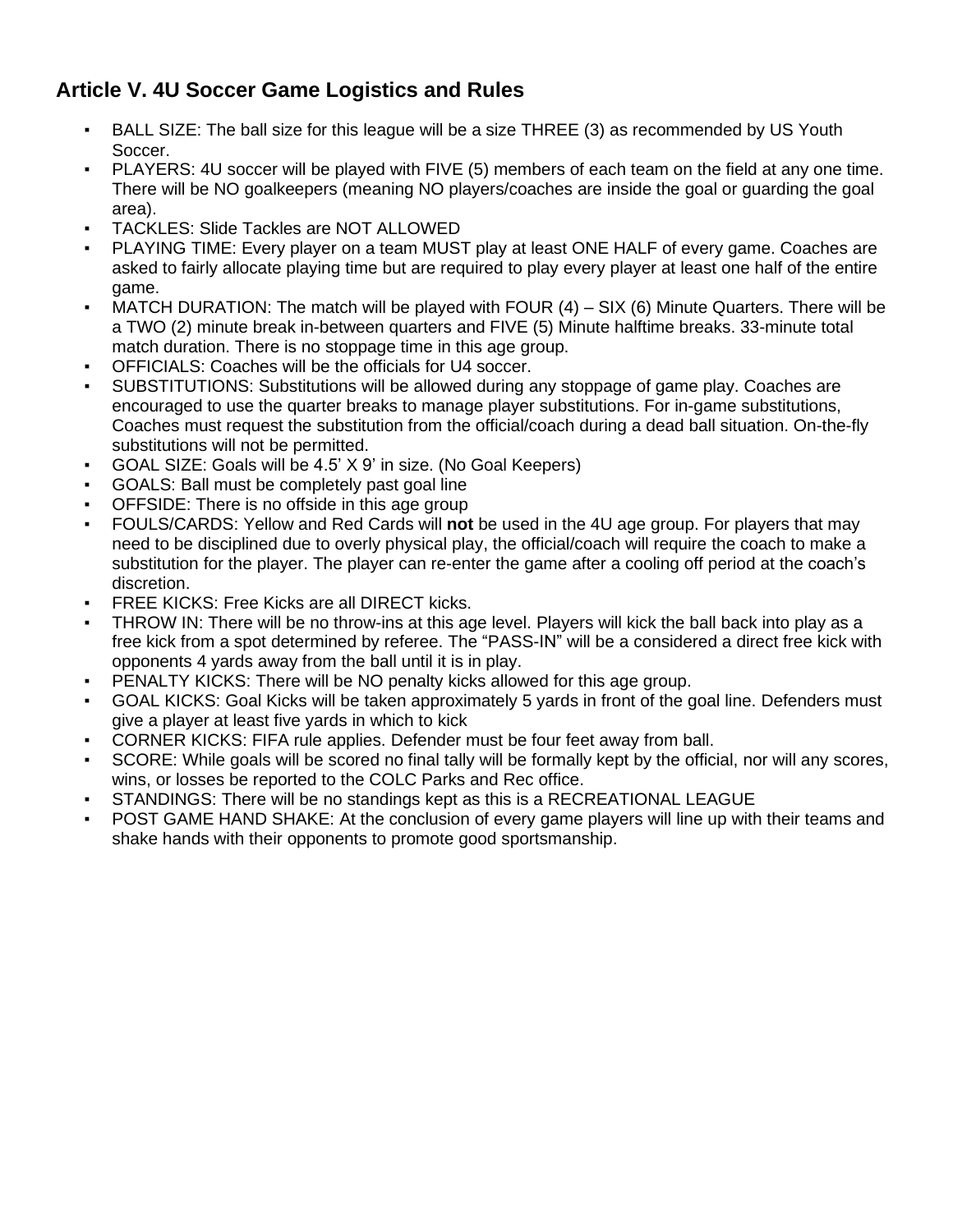## **Article V. 5U Soccer Game Logistics and Rules**

- BALL SIZE: The ball size for this league will be a size THREE (3) as recommended by US Youth Soccer.
- PLAYERS: 5U soccer will be played with EIGHT (8) members of each team on the field at any one time. No goalkeepers (meaning NO players/coaches are inside the goal or guarding the goal area).
- TACKLES: Slide Tackles are NOT ALLOWED
- PLAYING TIME: Every player on a team MUST play at least ONE HALF of every game. Coaches are asked to fairly allocate playing time but are required to play every player at least one half of the entire game.
- MATCH DURATION: The match will be played with FOUR (4), EIGHT (8) Minute Quarters. There will be a two (2)-minute break in-between quarters and five (5)-minute halftime break. 41-minute total match duration. There is no stoppage time in this age group.
- SUBSTITUTIONS: Substitutions are allowed during any stoppage of play caused by the ball exiting the playing field (i.e.–corner licks, goal kicks, throw-ins, and kickoffs) or when the game is stopped for injured player. Regardless, coaches must request the substitution from the referee during each "dead ball" situation. On-the-fly substitutions will not be permitted. Coaches are encouraged to use the quarter breaks to manage player substitutions.
- GOAL SIZE: Goals will be 6' X12' in size.
- GOALS: Ball must be completely past goal line
- OFFSIDE: There is no offside in this age group
- FOULS/CARDS: Yellow and Red Cards will **not** be used in the 6U age group. For players that may need to be disciplined due to overly physical play, the official will require the coach to make a substitution for the player. The player can re-enter the game after a cooling off period at the coach's discretion.
- FREE KICKS: Free Kicks are all DIRECT kicks.
- THROW IN: There will be no throw-ins at this age level. Players will kick the ball back into play as a free kick from a spot determined by referee. The "PASS-IN" will be a considered a direct free kick with opponents 4 yards away from the ball until it is in play.
- PENALTY KICKS: There will be NO penalty kicks allowed for this age group.
- GOAL KICKS: Conform to standard FIFA rule. Opponents must be outside of the penalty area until the ball is in play. Defenders are allowed inside the box but may not touch the ball until it has exited the penalty box. Opponents may "intercept" the ball if they begin the movement outside of the penalty box.
- CORNER KICKS: Conform to standard FIFA rule. Defender must be eight (8) yards away from ball.
- SCORE: While goals will be scored no final tally will be formally kept by the official, nor will any scores, wins, or losses be reported to the COLC Parks and Rec office.
- STANDINGS: There will be no standings kept as this issue a RECREATIONAL LEAGUE
- POST GAME HAND SHAKE: At the conclusion of every game, players will line up with their teams and shake hands with their opponents to promote good sportsmanship.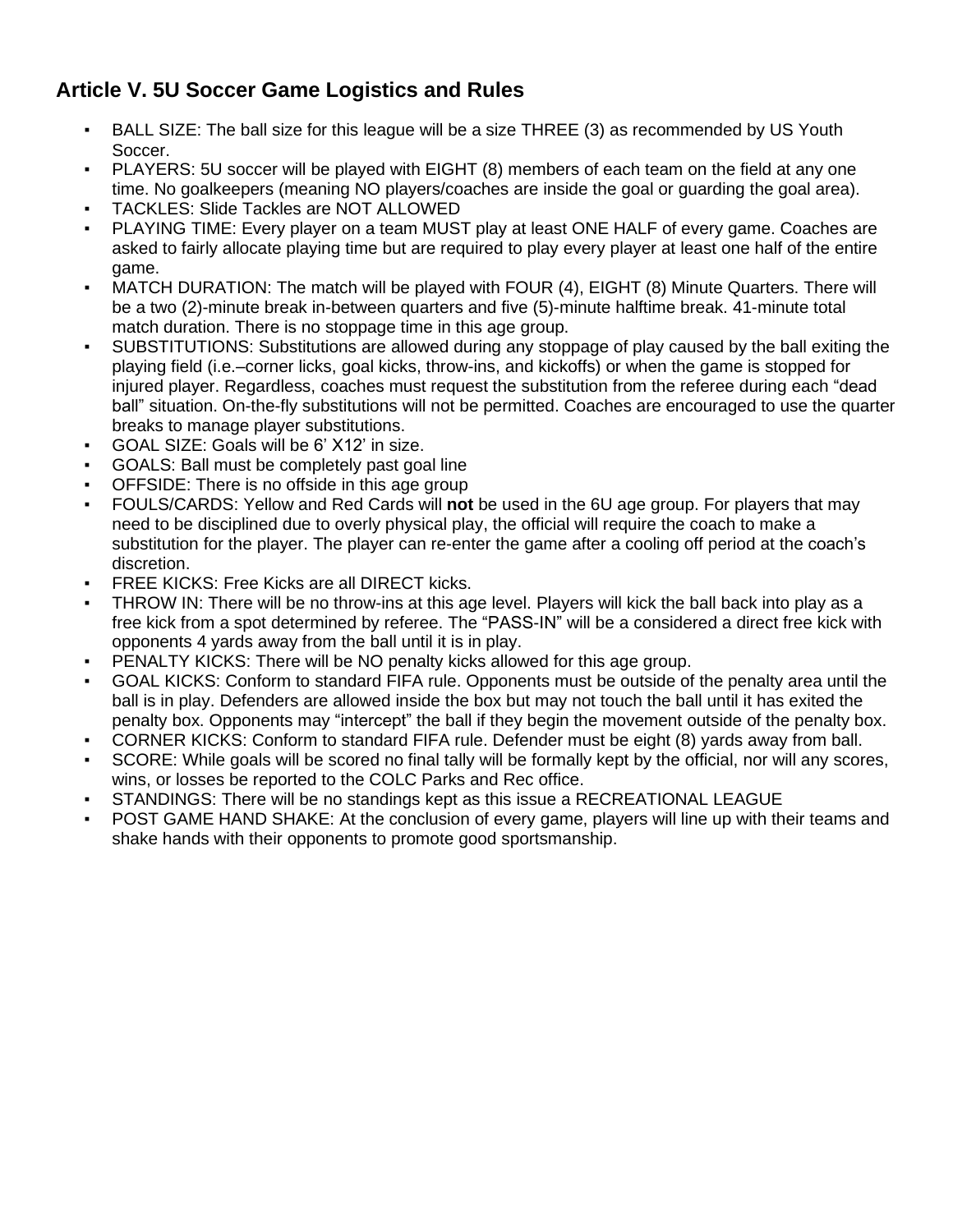## **Article V. 6U Soccer Game Logistics and Rules**

- BALL SIZE: The ball size for this league will be a size THREE (3) as recommended by US Youth Soccer.
- PLAYERS: 6U soccer will be played with NINE (9) members of each team on the field at any one time. One of the 9 players is the goalkeeper.
- TACKLES: Slide Tackles are NOT ALLOWED
- PLAYING TIME: Every player on a team MUST play at least ONE HALF of every game. Coaches are asked to fairly allocate playing time but are required to play every player at least one half of the entire game.
- MATCH DURATION: The match will be played with FOUR (4), EIGHT (8) Minute Quarters. There will be a two (2)-minute break in-between quarters and five (5)-minute halftime break. 41-minute total match duration. There is no stoppage time in this age group.
- SUBSTITUTIONS: Substitutions are allowed during any stoppage of play caused by the ball exiting the playing field (i.e.–corner licks, goal kicks, throw-ins, and kickoffs) or when the game is stopped for injured player. Regardless, coaches must request the substitution from the referee during each "dead ball" situation. On-the-fly substitutions will not be permitted. Coaches are encouraged to use the quarter breaks to manage player substitutions.
- GOAL SIZE: Goals will be 6' X12' in size.
- GOALS: Ball must be completely past goal line
- OFFSIDE: There is no offside in this age group
- FOULS/CARDS: Yellow and Red Cards will **not** be used in the 6U age group. For players that may need to be disciplined due to overly physical play, the official will require the coach to make a substitution for the player. The player can re-enter the game after a cooling off period at the coach's discretion.
- FREE KICKS: Free Kicks are all DIRECT kicks.
- THROW IN: Conform to FIFA. Officials will allow second opportunities to teach legal method of throwin.
- PENALTY KICKS: There will be NO penalty kicks allowed for this age group.
- GOAL KICKS: Conform to standard FIFA rule. Opponents must be outside of the penalty area until the ball is in play. Defenders are allowed inside the box but may not touch the ball until it has exited the penalty box. Opponents may "intercept" the ball if they begin the movement outside of the penalty box.
- CORNER KICKS: Conform to standard FIFA rule. Defender must be eight (8) yards away from ball.
- SCORE: While goals will be scored no final tally will be formally kept by the official, nor will any scores, wins or losses be reported to the COLC Parks and Rec office.
- STANDINGS: There will be no standings kept as this issue a RECREATIONAL LEAGUE
- POST GAME HAND SHAKE: At the conclusion of every game, players will line up with their teams and shake hands with their opponents to promote good sportsmanship.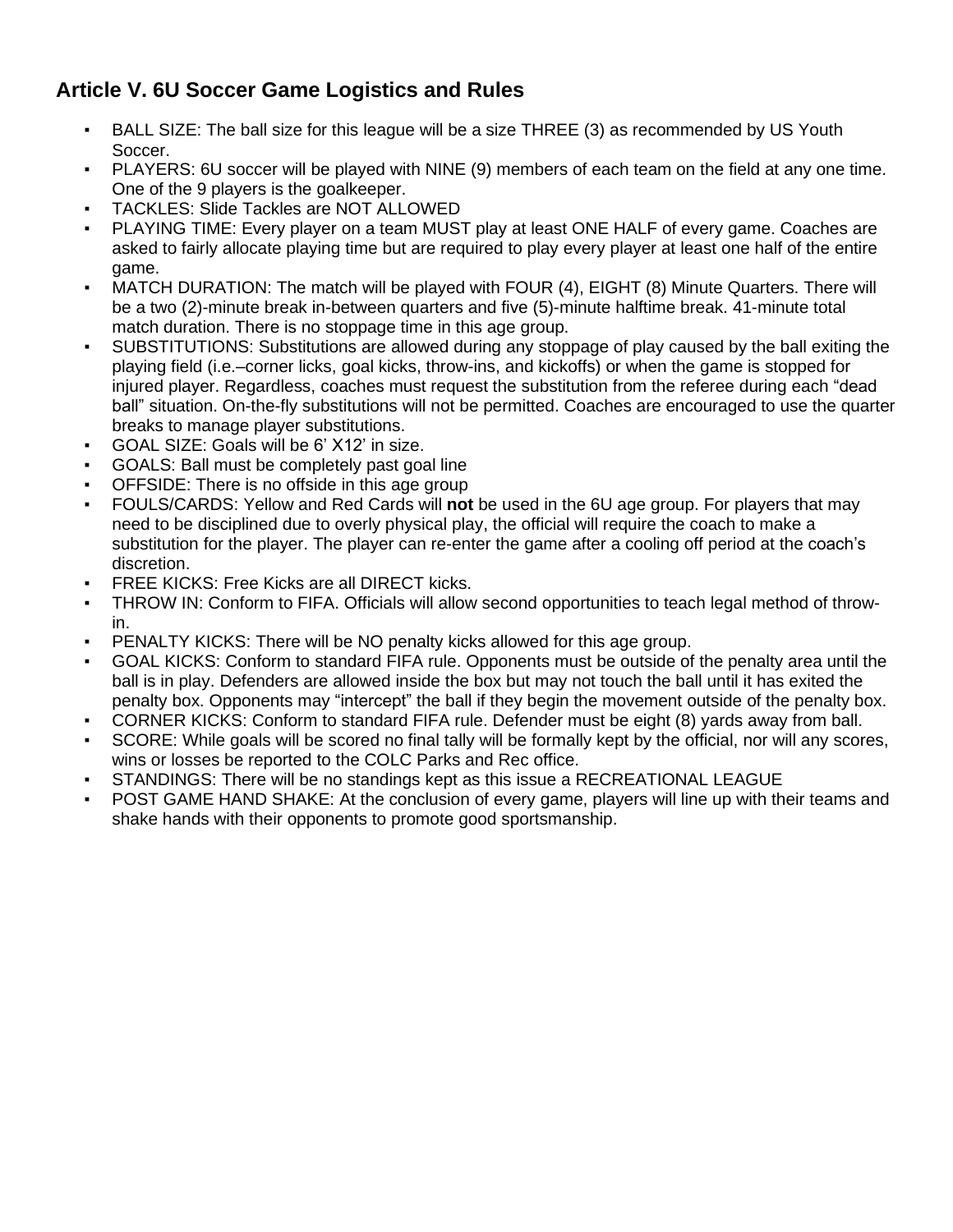#### **Article VI. 7U Soccer Game Logistics and Rules**

- BALL SIZE: The ball size for this league will be a size FOUR (4) as recommended by US Youth Soccer.
- PLAYERS: 7U soccer will be played with NINE (9) members of each team on the field at any one time. One of the 9 players is the goalkeeper
- TACKLES: Slide Tackles are NOT ALLOWED
- PLAYING TIME: Every player on a team MUST play at least ONE HALF of every game. Coaches are asked to fairly allocate playing time but are required to play every player at least one half of the entire game.
- MATCH DURATION: The match will be played with FOUR (4), TEN (10) -Minute QUARTERS. There will be a Two-minute break in-between quarters and Five-Minute halftime break. 49-minute total match duration. There is no stoppage time.
- SUBSTITUTIONS: Substitutions are allowed during any stoppage of play caused by the ball exiting the playing field (i.e.–corner licks, goal kicks, throw-ins, and kickoffs) or when the game is stopped for injured player. Regardless, coaches must request the substitution from the referee during each "dead ball" situation. On-the-fly substitutions will not be permitted. Coaches are encouraged to use the quarter breaks to manage player substitutions.
- GOAL SIZE: Goals will be 6' X18' in size.
- GOALS: Ball must be completely past goal line
- OFFSIDE: Off-sides rule will be called at this age level. FIFA rule applies
- FOULS/CARDS: Yellow and Red Cards will **not** be used in the 7U age group. For players that may need to be disciplined due to overly physical play, the official will require the coach to make a substitution for the player. The player can re-enter the game after a cooling off period at the coach's discretion.
- **FREE KICKS: Free Kicks are all DIRECT kicks.**
- THROW IN: Conform to FIFA. Officials will allow second opportunities to teach legal method of throwin.
- PENALTY KICKS: There will be NO penalty kicks allowed for this age group.
- GOAL KICKS: Conform to standard FIFA rule. Opponents must be outside of the penalty area until the ball is in play. Defenders are allowed inside the box but may not touch the ball until it has exited the penalty box. Opponents may "intercept" the ball if they begin the movement outside of the penalty box.
- CORNER KICKS: Conform to standard FIFA rule. Defender must be eight (8) yards away from ball.
- SCORE: While goals will be scored no final tally will be formally kept by the official, nor will any scores, wins or loses be reported to the COLC Parks and Rec office.
- STANDINGS: There will be no standings kept as this is a RECREATIONAL LEAGUE
- POST GAME HAND SHAKE: At the conclusion of every game, players will line up with their teams and shake hands with their opponents to promote good sportsmanship.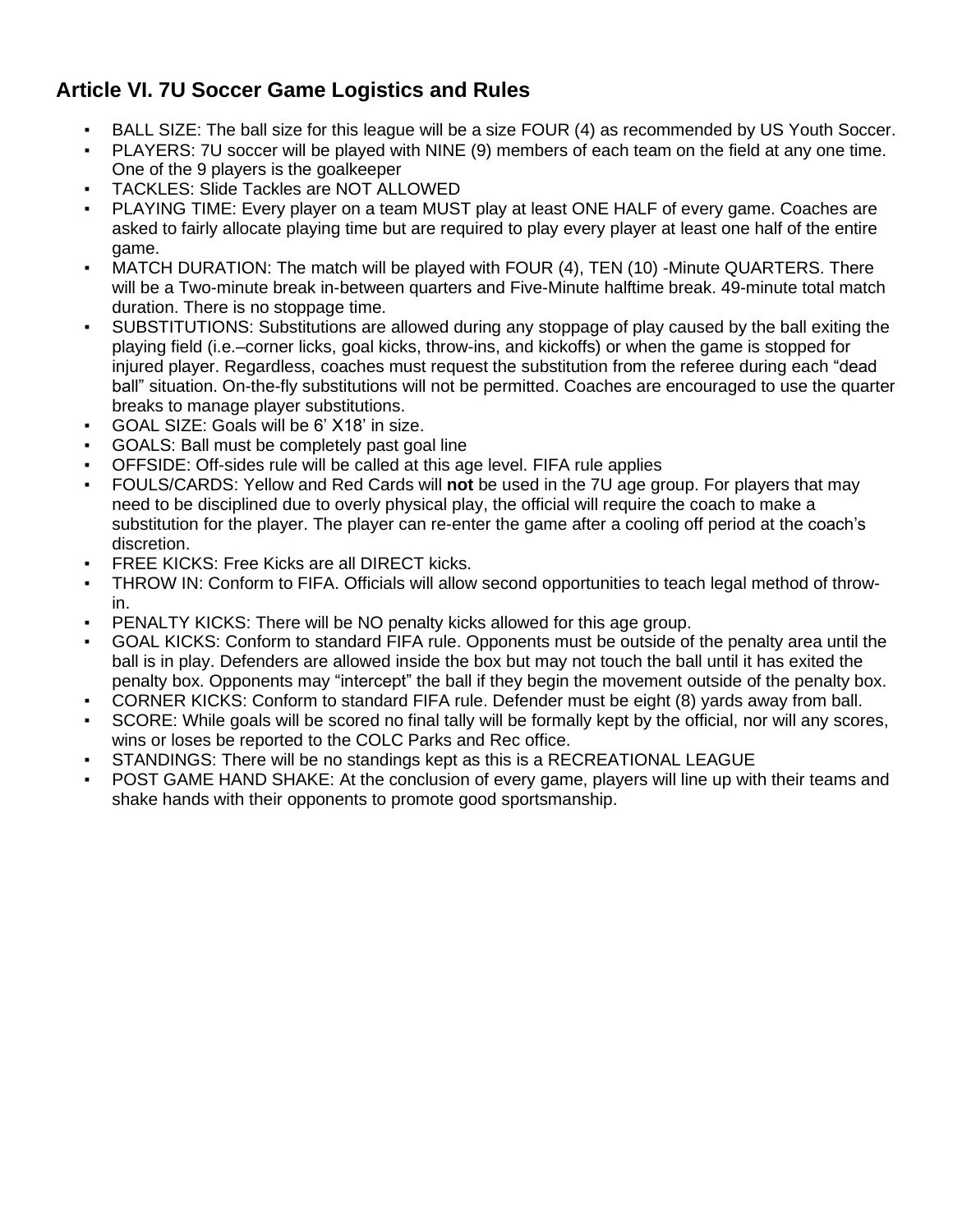#### **Article VI. 8U Soccer Game Logistics and Rules**

- BALL SIZE: The ball size for this league will be a size FOUR (4) as recommended by US Youth Soccer.
- PLAYERS: 8U soccer will be played with NINE (9) members of each team on the field at any one time. One of the 9 players is the goalkeeper
- TACKLES: Slide Tackles are NOT ALLOWED
- PLAYING TIME: Every player on a team MUST play at least ONE HALF of every game. Coaches are asked to fairly allocate playing time but are required to play every player at least one half of the entire game.
- MATCH DURATION: The match will be played with FOUR (4), TEN (10) -Minute QUARTERS. There will be a Two-minute break in-between quarters and Five-Minute halftime break. 49-minute total match duration. There is no stoppage time.
- SUBSTITUTIONS: Substitutions are allowed during any stoppage of play caused by the ball exiting the playing field (i.e.–corner licks, goal kicks, throw-ins, and kickoffs) or when the game is stopped for injured player. Regardless, coaches must request the substitution from the referee during each "dead ball" situation. On-the-fly substitutions will not be permitted. Coaches are encouraged to use the quarter breaks to manage player substitutions.
- GOAL SIZE: Goals will be 6' X18' in size.
- GOALS: Ball must be completely past goal line
- OFFSIDE: Off-sides rule will be called at this age level. FIFA rule applies
- FOULS/CARDS: Yellow and Red Cards will **not** be used in the 8U age group. For players that may need to be disciplined due to overly physical play, the official will require the coach to make a substitution for the player. The player can re-enter the game after a cooling off period at the coach's discretion.
- **FREE KICKS: Free Kicks are all DIRECT kicks.**
- THROW IN: Conform to FIFA. Officials will allow second opportunities to teach legal method of throwin.
- PENALTY KICKS: There will be NO penalty kicks allowed for this age group.
- GOAL KICKS: Conform to standard FIFA rule. Opponents must be outside of the penalty area until the ball is in play. Defenders are allowed inside the box but may not touch the ball until it has exited the penalty box. Opponents may "intercept" the ball if they begin the movement outside of the penalty box.
- CORNER KICKS: Conform to standard FIFA rule. Defender must be eight (8) yards away from ball.
- SCORE: While goals will be scored no final tally will be formally kept by the official, nor will any scores, wins or loses be reported to the COLC Parks and Rec office.
- STANDINGS: There will be no standings kept as this is a RECREATIONAL LEAGUE
- POST GAME HAND SHAKE: At the conclusion of every game, players will line up with their teams and shake hands with their opponents to promote good sportsmanship.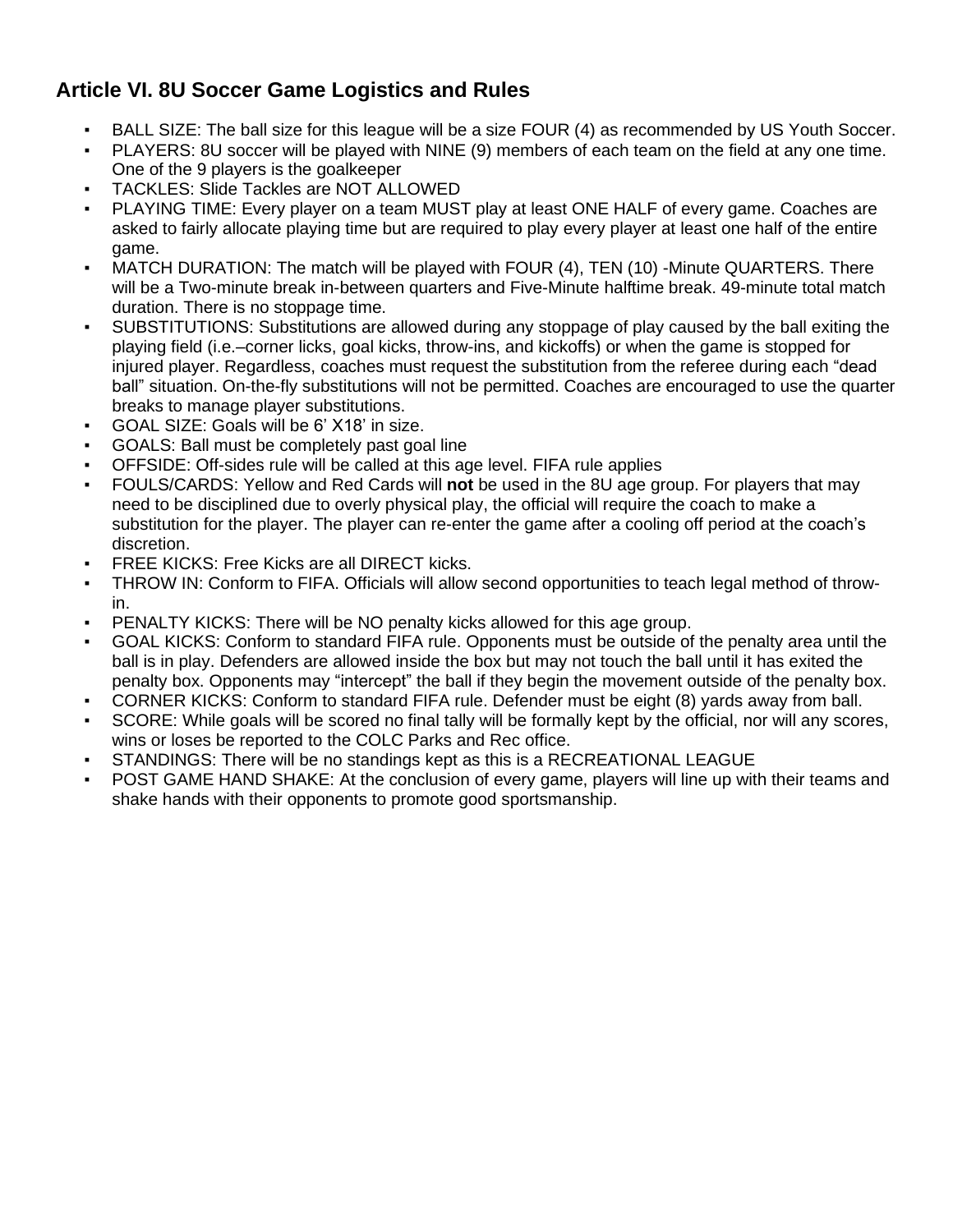#### **Article VII. 10U Soccer Game Logistics and Rules**

- BALL SIZE: The ball size for this league will be a size FOUR (4) as recommended by US Youth Soccer.
- PLAYERS: 10U soccer will be played with NINE (9) members of each team on the field at any one time. One of the 9 players is the goalkeeper
- TACKLES: Slide Tackles are NOT ALLOWED
- PLAYING TIME: Every player on a team MUST play at least ONE HALF of every game. Coaches are asked to fairly allocate playing time but are required to play every player at least one half of the entire game.
- MATCH DURATION: The match will be played with TWO (2), TWENTY (20)-minute halves. There will be a Five-Minute halftime break. 45-minute total match duration. There is no stoppage time.
- SUBSTITUTIONS: Substitutions are allowed during any stoppage of play caused by the ball exiting the playing field (i.e.–corner licks, goal kicks, throw-ins, and kickoffs) or when the game is stopped for injured player. Regardless, coaches must request the substitution from the referee during each "dead ball" situation. On-the-fly substitutions will not be permitted.
- GOAL SIZE: Goals will be 6' X18' in size.
- GOALS: Ball must be completely past goal line
- OFFSIDE: Off-sides rule will be called at this age level. FIFA rule applies
- FOULS/CARDS: Yellow and Red Cards will be utilized in this age level. Yellow is caution and Red is for a severe penalty which will result in the player's ejection from the game. Any red cards issued will be reported to LCPR for review. It is the referee's discretion whether to issue a card for misconduct.
- FREE KICKS: Free Kicks are all DIRECT kicks.
- THROW IN: Conform to FIFA. Officials will allow second opportunities to teach legal method of throwin.
- PENALTY KICKS: There will be NO penalty kicks allowed for this age group.
- GOAL KICKS: Conform to standard FIFA rule. Opponents must be outside of the penalty area until the ball is in play. Defenders are allowed inside the box but may not touch the ball until it has exited the penalty box. Opponents may "intercept" the ball if they begin the movement outside of the penalty box.
- CORNER KICKS: Conforms to standard FIFA rule. Opponents must be at least ten yards away from offensive player and the ball
- SCORE: While goals will be scored no final tally will be formally kept by the official, nor will any scores, wins or loses be reported to the COLC Parks and Rec office.
- STANDINGS: There will be no standings kept as this is a RECREATIONAL LEAGUE
- POST GAME HAND SHAKE: At the conclusion of every game, players will line up with their teams and shake hands with their opponents to promote good sportsmanship.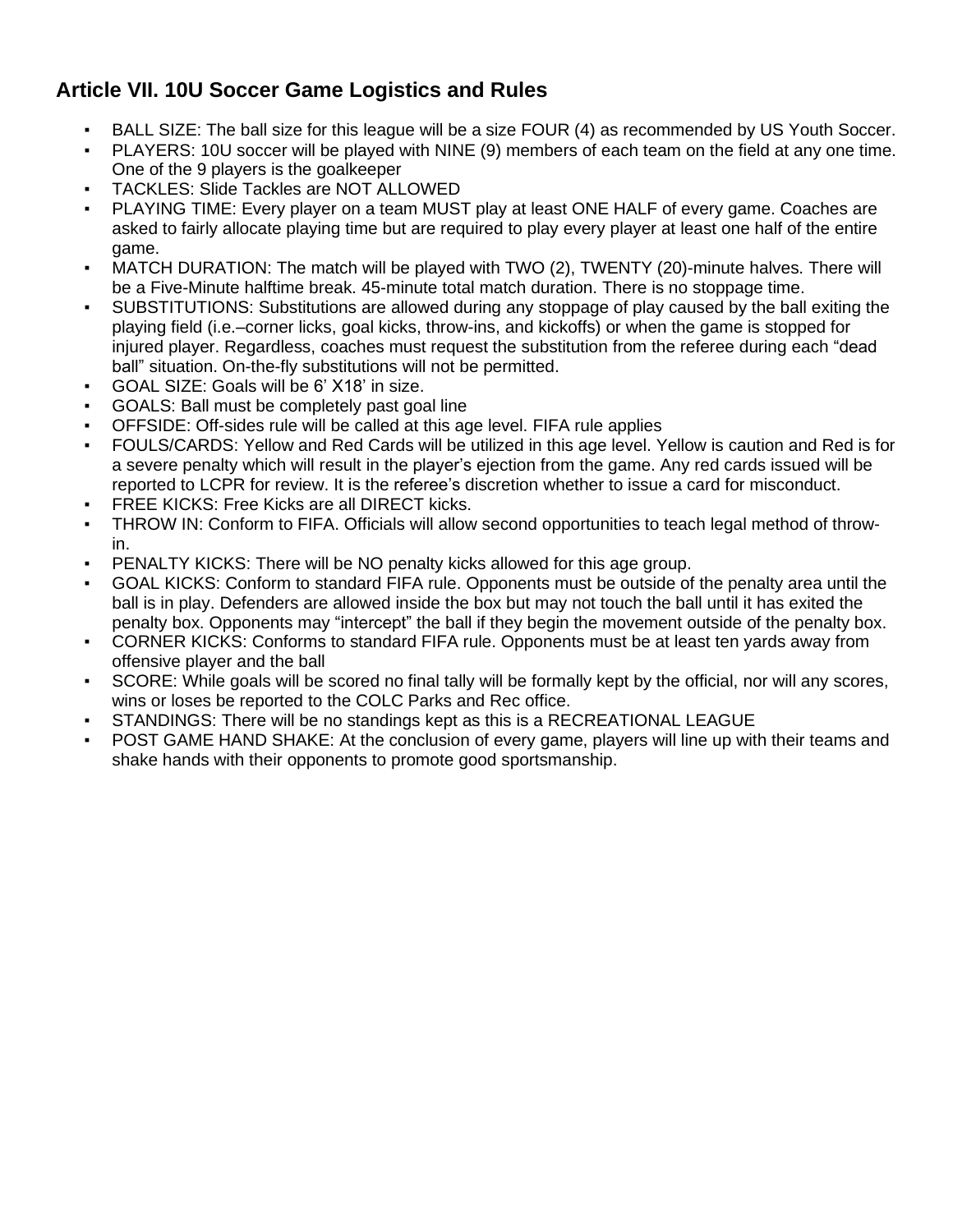#### **Article VIII. 12U Soccer Game Logistics and Rules**

- BALL SIZE: The ball size for this league will be a size FIVE (5) as recommended by US Youth Soccer.
- PLAYERS: 12U soccer will be played with NINE (9) members of each team on the field at any one time. One of the 9 players is the goalkeeper
- TACKLES: Slide Tackles are NOT ALLOWED
- PLAYING TIME: Every player on a team MUST play at least ONE HALF of every game. Coaches are asked to fairly allocate playing time but are required to play every player at least one half of the entire game.
- MATCH DURATION: The match will be played with TWO (2), TWENTY-FIVE (25)-minute halves. There will be a Five-Minute halftime break. 55-minute total match duration. There is no stoppage time.
- SUBSTITUTIONS: Substitutions are allowed during any stoppage of play caused by the ball exiting the playing field (i.e.–corner licks, goal kicks, throw-ins, and kickoffs) or when the game is stopped for injured player. Regardless, coaches must request the substitution from the referee during each "dead ball" situation. On-the-fly substitutions will not be permitted.
- GOAL SIZE: Goals will be 6' X18' in size.
- GOALS: Ball must be completely past goal line
- OFFSIDE: Offside rule will be called at this age level. FIFA rule applies
- FOULS/CARDS: Yellow and Red Cards will be utilized in this age level. Yellow is caution and Red is for a severe penalty which will result in the player's ejection from the game. Any red cards issued will be reported to LCPR for review. It is the referee's discretion whether to issue a card for misconduct.
- FREE KICKS: Free Kicks are all DIRECT kicks.
- THROW IN: Conform to FIFA. (no "redo's" at this age level)
- PENALTY KICKS: Conform to FIFA. Penalty mark will be at 10 yards and players other than the kicker are at least ten (10) yards away.
- GOAL KICKS: Conform to standard FIFA rule. Opponents must be outside of the penalty area until the ball is in play. Defenders are allowed inside the box but may not touch the ball until it has exited the penalty box. Opponents may "intercept" the ball if they begin the movement outside of the penalty box.
- CORNER KICKS: FIFA rule applies. Defender must be 10 feet away from ball.
- SCORE: While goals will be scored no final tally will be formally kept by the official, nor will any scores, wins or loses be reported to the COLC Parks and Rec office.
- STANDINGS: There will be no standings kept as this is a RECREATIONAL LEAGUE
- POST GAME HAND SHAKE: At the conclusion of every game, players will line up with their teams and shake hands with their opponents to promote good sportsmanship.